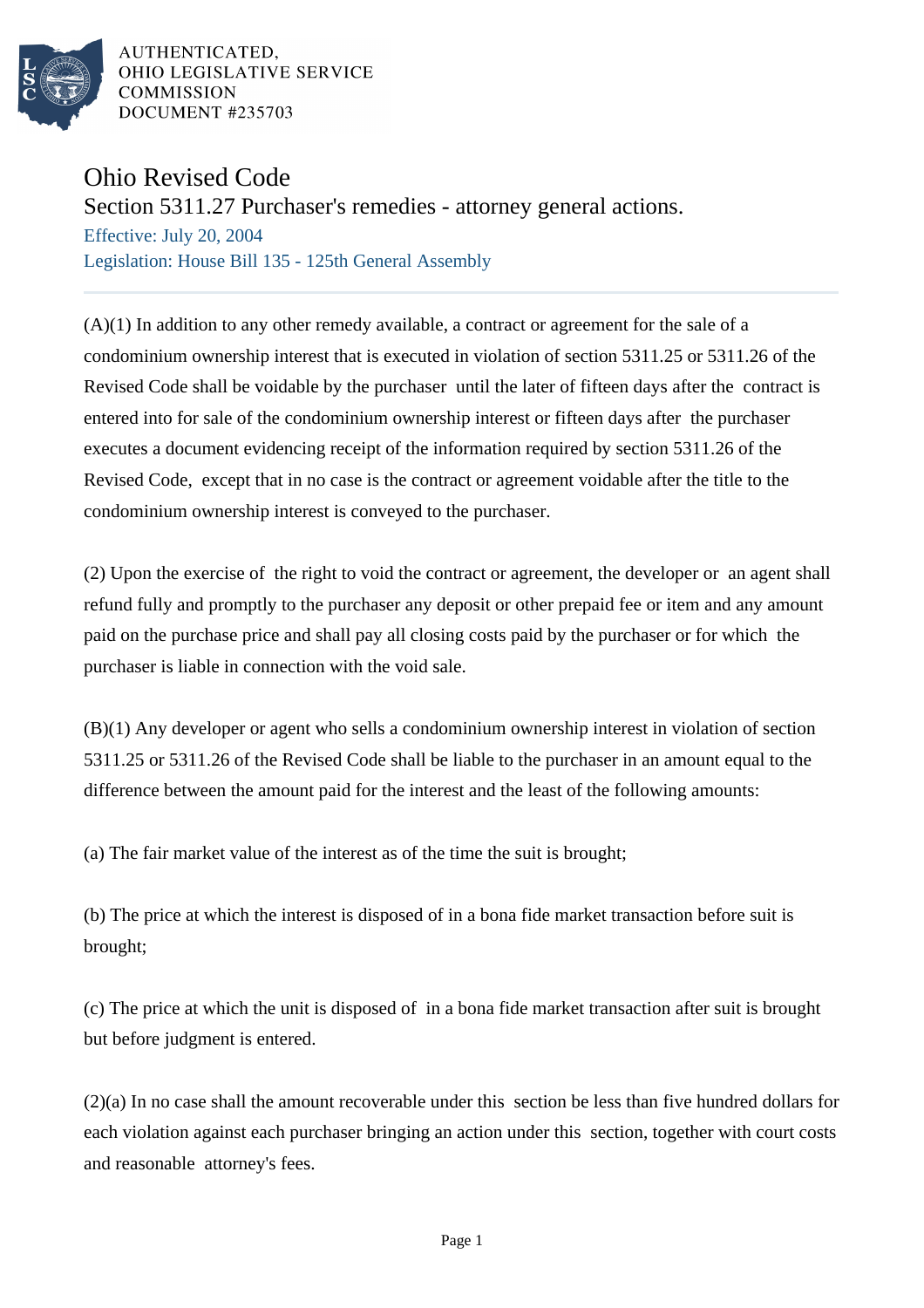

AUTHENTICATED, OHIO LEGISLATIVE SERVICE **COMMISSION** DOCUMENT #235703

(b) If the purchaser complaining of the violation of section 5311.25 or 5311.26 of the Revised Code brings or maintains an action that the purchaser knows to be groundless or in bad faith and if the developer or agent prevails, the court shall award reasonable attorney's fees to the developer or agent.

(C)(1) If the attorney general has reason to believe that substantial numbers of persons are affected and substantial harm is occurring or is about to occur to those persons or that the case is otherwise of substantial public interest, the attorney general may do either of the following:

(a) Bring an action to obtain a declaratory judgment that an act or practice of a developer violates section 5311.25 or 5311.26 of the Revised Code or the condominium instruments, or to enjoin a developer who is violating or threatening to violate those sections or instruments;

(b) Bring a class action for damages on behalf of persons injured by a developer's violation of section 5311.25 or 5311.26 of the Revised Code or of the condominium instruments.

(2)(a) On motion of the attorney general and without bond, in an attorney general's action under this section, the court may make appropriate orders, including, but not limited to, orders for appointment of a master or a receiver, for sequestration of assets, to reimburse persons found to have been damaged, or to grant other appropriate relief. The court may assess the expenses of a master or receiver against the developer.

(b) Any moneys or property recovered by the attorney general in an action under this section that, with due diligence within five years, cannot be restored to persons entitled to them shall be unclaimed funds reportable under Chapter 169. of the Revised Code.

(c) No action may be brought by the attorney general under this section to recover for a transaction more than two years after the occurrence of a violation.

(d) If a court determines that provision has been made for reimbursement or other appropriate corrective action, insofar as practicable, with respect to all persons damaged by a violation, or in any other appropriate case, the attorney general, with court approval, may terminate enforcement